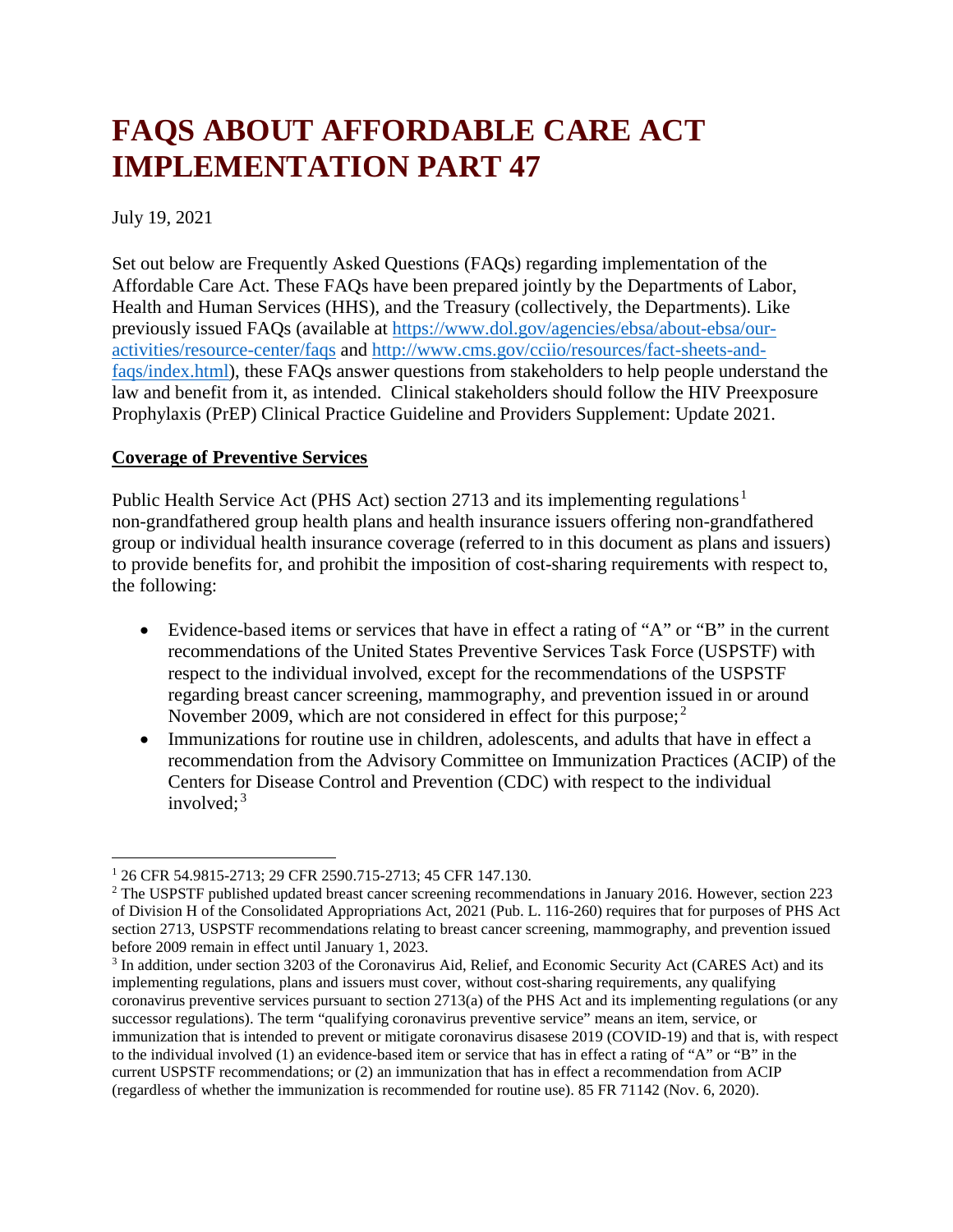- With respect to infants, children, and adolescents, evidence-informed preventive care and screenings provided for in the comprehensive guidelines supported by the Health Resources and Services Administration (HRSA); and
- With respect to women, preventive care and screening provided for in comprehensive guidelines supported by HRSA, to the extent not already included in certain recommendations of the USPSTF. <sup>4</sup>

If a recommendation or guideline does not specify the frequency, method, treatment, or setting for the provision of a recommended preventive service, the plan or issuer may use reasonable medical management techniques to determine any coverage limitations.<sup>5</sup> However, the Departments have clarified in previous guidance that plans and issuers must accommodate any individual for whom a particular medication (generic or brand name) would be medically inappropriate, as determined by the individual's health care provider, by having a mechanism for waiving the otherwise applicable cost sharing for the brand or non-preferred brand version. If utilizing reasonable medical management techniques, plans and issuers must have an easily accessible, transparent, and sufficiently expedient exceptions process that is not unduly burdensome. <sup>6</sup>

The clarifying guidance in Q1-Q3 explains how the Departments expect plans and issuers subject to section 2713 of the PHS Act to cover without cost sharing the recommended preventive services under the requirements of the applicable implementing regulations. In consideration of the possibility that plans and issuers may not have understood that the regulatory coverage requirements apply to all support services of the USPSTF's recommendation for pre-exposure prophylaxis (PrEP), the Departments will not take enforcement action against a plan or issuer for failing to provide coverage of such services through the period ending 60 days after publication of these FAQs, and encourage states to take a similar enforcement approach.

l

 $5$  26 CFR 54.9815-2713(a)(4); 29 CFR 2590.715-2713(a)(4); 45 CFR 147.130(a)(4).<br>  $6$  FAQs about Affordable Care Act Implementation Part XII (Feb. 20, 2013), Q14, available at <https://www.dol.gov/sites/dolgov/files/EBSA/about-ebsa/our-activities/resource-center/faqs/aca-part-xii.pdf> and [https://www.cms.gov/CCIIO/Resources/Fact-Sheets-and-FAQs/aca\\_implementation\\_faqs12;](https://www.cms.gov/CCIIO/Resources/Fact-Sheets-and-FAQs/aca_implementation_faqs12) FAQs about Affordable Care Act Implementation Part XXVI (May 11, 2015), Q2, available at

<https://www.dol.gov/sites/dolgov/files/EBSA/about-ebsa/our-activities/resource-center/faqs/aca-part-xxvi.pdf> and [https://www.cms.gov/CCIIO/Resources/Fact-Sheets-and-FAQs/Downloads/aca\\_implementation\\_faqs26.pdf.](https://www.cms.gov/CCIIO/Resources/Fact-Sheets-and-FAQs/Downloads/aca_implementation_faqs26.pdf) In addition, the Departments have previously clarified that plans and issuers must cover, without cost sharing, items and services that are integral to the furnishing of the recommended preventive service, regardless of whether the item or service is billed separately. For example, the Departments clarified in subregulatory guidance that a plan or issuer may not impose cost sharing for polyp removal during a preventive screening colonoscopy, as the service is an integral part of a colonoscopy, and also stated that anesthesia provided in connection with a preventive colonoscopy must be covered without cost sharing if the attending provider determines that anesthesia would be medically appropriate for the individual. Similarly, several of the recommended preventive services involve screenings for the presence of certain health conditions, such as diabetes, or a variety of sexually transmitted infections. These recommended screenings, typically performed by laboratories, cannot be conducted without first collecting a specimen. Accordingly, the Departments have stated that plans and issuers must cover without cost sharing both the specimen collection and the recommended preventive service, regardless of how the specimen collection is billed. 85 FR 71142, 71174 (Nov. 6, 2020).

<sup>4</sup> For accommodations and religious and moral exemptions with respect to coverage of certain recommended contraceptive services, see 26 CFR 54.9815-2713A; 29 CFR 2590.715-2713A; 45 CFR 147.131 through 147.133.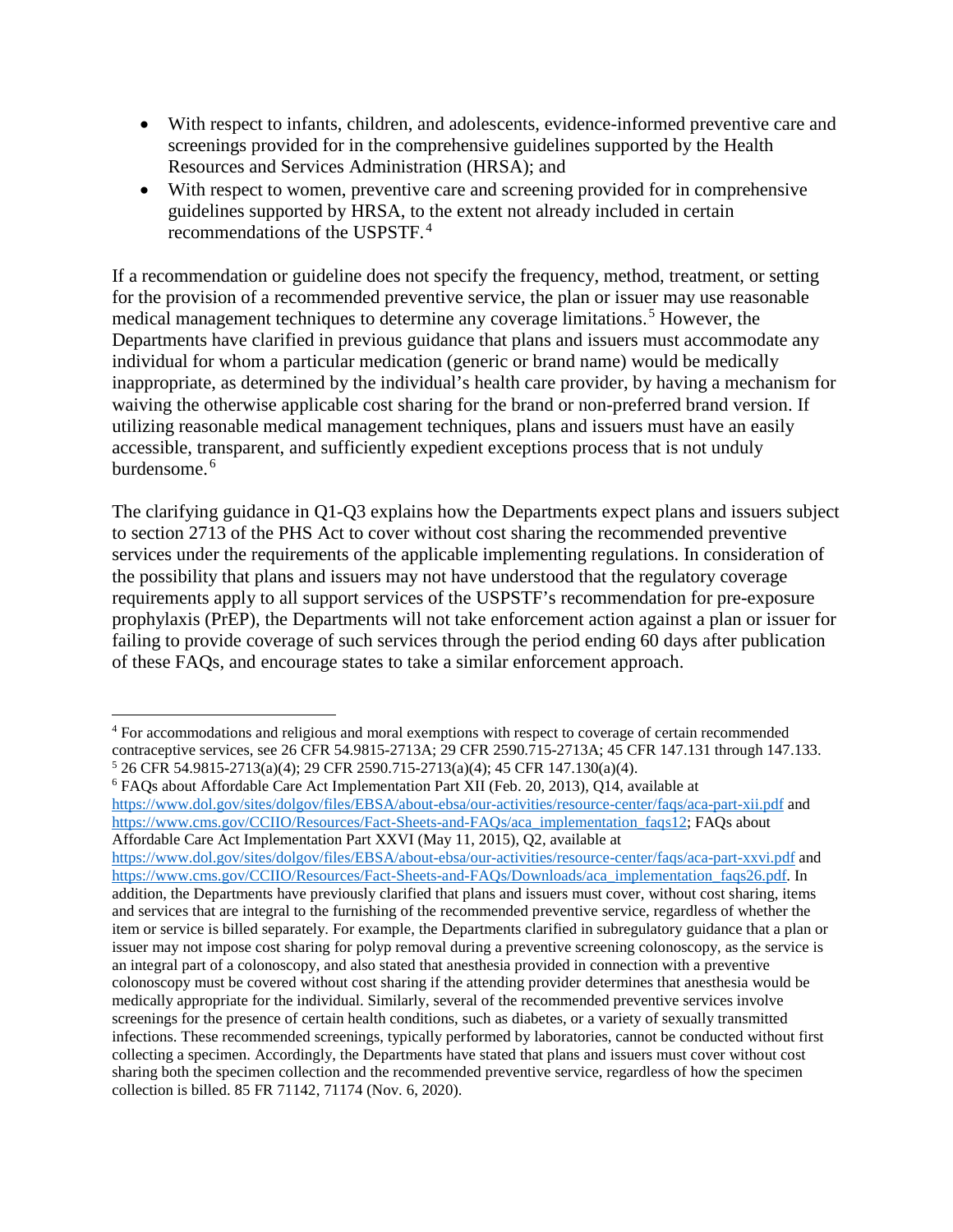## *Coverage of Pre-Exposure Prophylaxis*

On June 11, 2019, the USPSTF released a recommendation with an "A" rating that clinicians offer PrEP with "effective antiretroviral therapy to persons who are at high risk of human immunodeficiency virus (HIV) acquisition." Accordingly, plans and issuers must cover PrEP consistent with the USPSTF recommendation without cost sharing for plan years (in the individual market, policy years) beginning on or after one year from the issue date of the recommendation (in this case, plan or policy years beginning on or after June 30, 2020).<sup>7</sup>

#### **Q1. Are plans and issuers required to provide coverage without cost sharing for items or services that the USPSTF recommends should be received by a participant, beneficiary, or enrollee prior to being prescribed anti-retroviral medication as part of the determination of whether such medication is appropriate for the individual and for ongoing follow-up and monitoring?**

Yes. As described in the USPSTF Final Recommendation Statement, the purpose of the recommendation is to decrease the risk of HIV transmission for persons who are at high risk of HIV infection. <sup>8</sup> The USPSTF also notes that "the CDC provides a complete discussion of implementation considerations for PrEP, including baseline and follow-up testing and monitoring, time to achieving protection, and discontinuing PrEP." The USPSTF recommendation cites CDC guidelines,<sup>9</sup> which advise that PrEP is a comprehensive intervention comprised of antiretroviral medication and essential support services (including medication selfmanagement/adherence counseling, risk reduction strategies, and mental health counseling, etc.) that ensure PrEP is administered safely and effectively to persons who need it. Consistent with the CDC's advice, the USPSTF recommendation for PrEP includes a combination of baseline and monitoring services (described below), which are essential to the efficacy of PrEP. These services include certain clinical assessments necessary to ensure the medication prescribed for PrEP is given to at-risk persons who are not infected with HIV and who have no medical contraindications, and to monitor patients taking the medication to ensure its safe, ongoing use.

To this end, the USPSTF Final Recommendation Statement, in the Other Considerations, Implementation section, provides in relevant part:

"Before prescribing PrEP, clinicians should exclude persons with acute or chronic HIV infection through taking a medical history and HIV testing. The 2-drug antiretroviral regimen used in PrEP, when used alone, is not an effective treatment for HIV infection, and its use in persons living with HIV can lead to the emergence of, or selection for,

 $\overline{\phantom{a}}$ 

<sup>7</sup> 26 CFR 54.9815-2713(b); 29 CFR 2590.715-2713(b); 45 CFR 147.130(b). Generally, for purposes of section 2713 of the PHS Act, USPSTF recommendations are considered to be issued on the last day of the month in which the USPSTF publishes or otherwise releases the recommendation. 75 FR 41726, 41729 (July 19, 2010).

<sup>8</sup> USPSTF, Prevention of Human Immunodeficiency Virus (HIV) Infection: Preexposure Prophylaxis, JAMA. 2019, 321(22):2203-2213, available at [https://www.uspreventiveservicestaskforce.org/uspstf/recommendation/prevention](https://www.uspreventiveservicestaskforce.org/uspstf/recommendation/prevention-of-human-immunodeficiency-virus-hiv-infection-pre-exposure-prophylaxis)[of-human-immunodeficiency-virus-hiv-infection-pre-exposure-prophylaxis.](https://www.uspreventiveservicestaskforce.org/uspstf/recommendation/prevention-of-human-immunodeficiency-virus-hiv-infection-pre-exposure-prophylaxis) 9 The CDC guidelines on PrEP for the prevention of HIV infection are available at

<https://www.cdc.gov/hiv/pdf/risk/prep/cdc-hiv-prep-guidelines-2017.pdf> and

[https://www.cdc.gov/hiv/pdf/risk/prep/cdc-hiv-prep-provider-supplement-2017.pdf.](https://www.cdc.gov/hiv/pdf/risk/prep/cdc-hiv-prep-provider-supplement-2017.pdf) Additional CDC resources on PrEP for both clinicians and consumers are available a[t https://www.cdc.gov/hiv/risk/prep/index.html,](https://www.cdc.gov/hiv/risk/prep/index.html) such as HIV Nexus Clinician Resources: PrEP.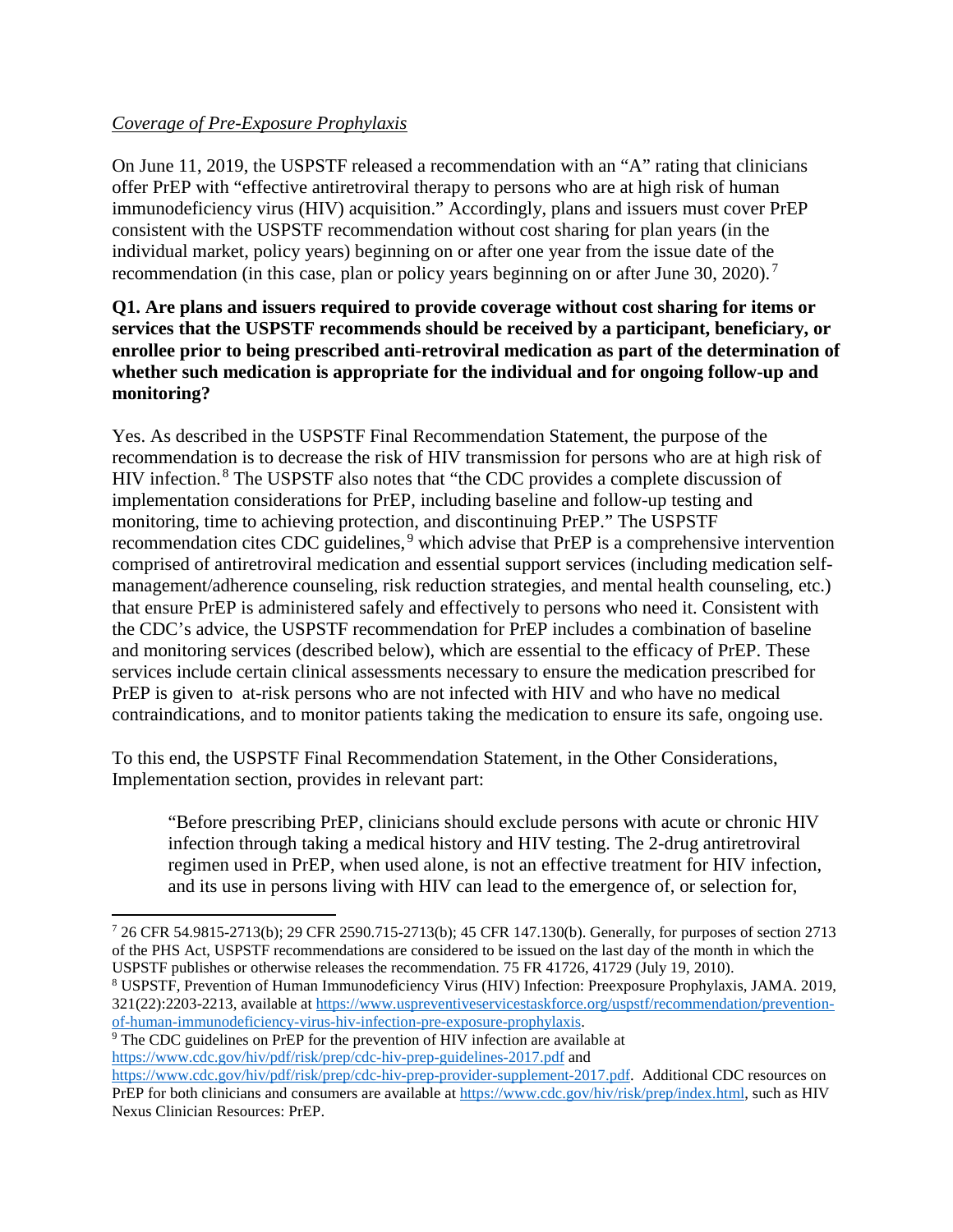drug-resistant HIV infection. It is also generally recommended that kidney function testing, serologic testing for hepatitis B and C virus, testing for other [sexually transmitted infections (STI)], and pregnancy testing (when appropriate) be conducted at the time of or just before initiating PrEP. Ongoing follow-up and monitoring, including HIV testing every 3 months, is also suggested … Reduced adherence is associated with marked declines in effectiveness. Therefore, adherence support is a key component of providing PrEP. Components of adherence support include establishing trust and open communication with patients, patient education, reminder systems for taking medication, and attention to medication adverse effects and having a plan to address them."

The USPSTF Final Recommendation Statement encompasses FDA-approved PrEP antiretroviral medications, as well as the following baseline and monitoring services:

- 1. *HIV testing*: Persons must be tested and confirmed to be HIV uninfected before starting PrEP and tested again for HIV every three months while taking PrEP so that, if they have become infected, the medication can be stopped promptly before it could cause a harmful drug resistance to develop.
- 2. *Hepatitis B and C testing*: Persons should be screened for hepatitis B virus (HBV) at baseline for the initiation of PrEP consistent with CDC guidelines, so that when the PrEP medications, which suppress HBV replication in the liver, are stopped, persons can be monitored to ensure safety and to rapidly identify any potential injury. Additionally, persons should be screened for hepatitis C virus (HCV) infection at baseline and periodically consistent with CDC guidelines. Screening for HCV infection is indicated for all people with ongoing risk of contracting HCV.
- 3. *Creatinine testing and calculated estimated creatine clearance (eCrCl) or glomerular filtration rate (eGFR)*: For persons taking PrEP, their estimated eCrCl or eGFR must be measured and calculated at the beginning of treatment to assess if kidney function is in the range for safe prescribing of PrEP medication. Creatinine and eCrCL or eGFR should be checked periodically consistent with CDC guidelines while on PrEP medication to assess for potential kidney injury and to ensure that it is safe to continue PrEP medication.
- 4. *Pregnancy testing*: Persons with childbearing potential taking PrEP must be tested for pregnancy at baseline and should be tested again periodically thereafter consistent with CDC guidelines until PrEP is stopped so that pregnant patients, together with their health care providers, can make a fully informed and individualized decision about taking PrEP.
- 5. *Sexually transmitted infection (STI) screening and counseling*: Persons taking PrEP must be screened for STIs at baseline and should be screened periodically thereafter consistent with CDC guidelines, which may require multiple anatomic site testing (i.e., genital, oropharyngeal, and rectal) for gonorrhea and chlamydia, and testing for syphilis, together with behavioral counseling, which are recommended to reduce the risk of STIs, the presence of which may increase the likelihood of acquiring HIV sexually.
- 6. *Adherence counseling*: Persons taking PrEP must be offered regular counseling for assessment of behavior and adherence consistent with CDC guidelines to ensure that PrEP is used as prescribed and to maximize PrEP's effectiveness.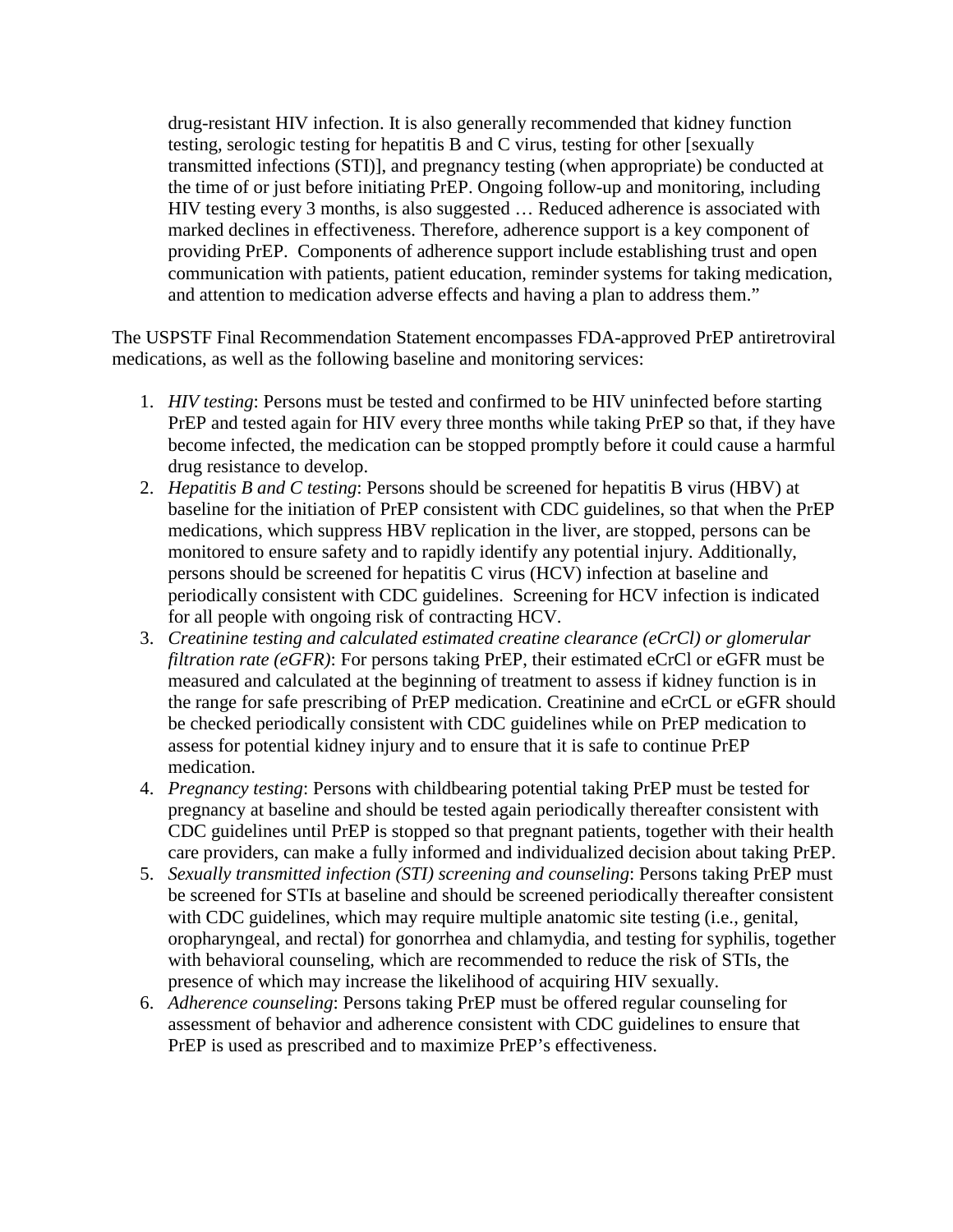Plans and issuers are also required to cover without cost sharing office visits associated with each recommended preventive service applicable to the participant, beneficiary, or enrollee when the service is not billed separately (or is not tracked as individual encounter data separately) from an office visit, and the primary purpose of the office visit is the delivery of the recommended preventive service. <sup>10</sup>

#### **Q2: May a plan or issuer use reasonable medical management techniques to restrict the frequency of benefits for services specified in the USPSTF recommendation for PrEP, such as HIV and STI screening, in a manner specified under other existing USPSTF recommendations, or otherwise?**

No. The USPSTF PrEP recommendation specifies the frequency of certain services for individuals specified in the recommendation. Plans and issuers may use reasonable medical management techniques to determine the frequency, method, treatment, or setting for the provision of a recommended preventive service only to the extent not specified in the applicable recommendation or guideline.

In addition, when PrEP is medically appropriate for an individual specified in the USPSTF recommendation, as determined by the individual's health care provider, it would not be reasonable to restrict the number of times the individual may start PrEP.

## **Q3: When may a plan or issuer use reasonable medical management techniques with respect to coverage of PrEP?**

Consistent with PHS Act section 2713 and its implementing regulations, plans and issuers may use reasonable medical management techniques to encourage individuals prescribed PrEP to use specific items and services, to the extent the frequency, method, treatment, or setting is not specified in the USPSTF recommendation. For example, since the branded version of PrEP is not specified in the USPSTF recommendation, plans and issuers may cover a generic version of PrEP without cost sharing and impose cost sharing on an equivalent branded version.<sup>11</sup> However, plans and issuers must accommodate any individual for whom a particular PrEP medication (generic or brand name) would be medically inappropriate, as determined by the individual's health care provider, by having a mechanism for waiving the otherwise applicable cost sharing for the brand or non-preferred brand version.<sup>12</sup>

If utilizing reasonable medical management techniques, plans and issuers must have an easily accessible, transparent, and sufficiently expedient exceptions process (for example, one that

l

<sup>10</sup> 26 CFR 54.9815-2713(a)(2); 29 CFR 2590.715-2713(a)(2); 45 CFR 147.130(a)(2).

<sup>&</sup>lt;sup>11</sup> Currently, there are two medications approved for daily use as PrEP. Both are combinations of two anti-HIV drugs in a single pill: (1) Emtricitabine (F) 200 mg in combination with tenofovir disoproxil fumarate (TDF) 300 mg (F-TDF; brand name Truvada®) is recommended for all adults and adolescents at risk for HIV through sex or injection drug use; and (2) Emtricitabine (F) 200 mg in combination with tenofovir alafenamide (TAF) 25 mg (F-TAF; brand name Descovy®) is recommended for adults and adolescents at risk for HIV through sex, excluding people at risk through vaginal sex.

 $12$  To comply with essential health benefits requirements, non-grandfathered individual and small group market insurance plans must also have an exceptions process in place that complies with 45 CFR 156.122(c).